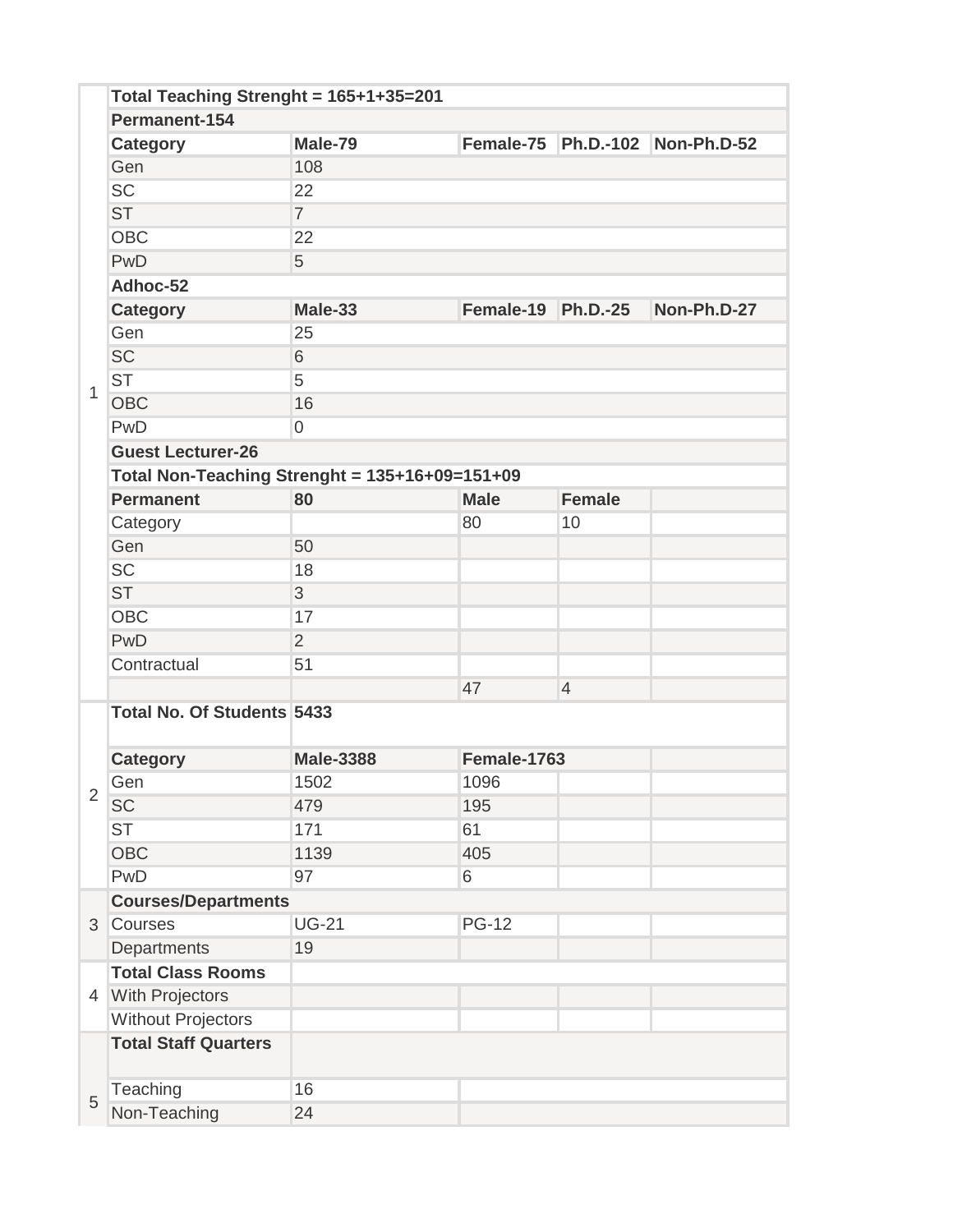|                | <b>Principal Bungalow</b>                        | 1                                            |         |                       |  |  |
|----------------|--------------------------------------------------|----------------------------------------------|---------|-----------------------|--|--|
|                | <b>Warden House</b>                              | 1                                            |         |                       |  |  |
| 6              | <b>Total number of</b><br><b>Laptops</b>         |                                              |         |                       |  |  |
| $\overline{7}$ | <b>Total Desktops</b>                            |                                              |         |                       |  |  |
| 8              | <b>Court Cases</b>                               | 6                                            |         |                       |  |  |
| $\overline{9}$ | <b>Annual Maintenance</b><br>Contract (AMC)      |                                              |         |                       |  |  |
|                | <b>OBC Expansion</b>                             |                                              |         |                       |  |  |
| 10             | <b>Extended Students</b>                         | increase 27% from intake capacity            |         |                       |  |  |
|                | <b>Teaching Staff</b>                            | 35                                           |         |                       |  |  |
|                | Non-Teaching Staff                               | $16 + 09$                                    |         |                       |  |  |
|                |                                                  | 11 Software using in Accounts & Admin. Dept. |         |                       |  |  |
|                | Total Grant Recd. In 2016-17                     |                                              |         |                       |  |  |
|                | Salary (Maintenance)                             |                                              |         |                       |  |  |
|                | Salary (OBC)                                     |                                              |         |                       |  |  |
| 12             | Pension & Pensionary<br>benefit                  |                                              |         |                       |  |  |
|                | Pension & Pensionary<br>benifit-Hostel           |                                              |         |                       |  |  |
|                | <b>Research Grant Received</b>                   |                                              |         |                       |  |  |
|                | 2011-12                                          |                                              |         |                       |  |  |
|                | 13 2012-13                                       |                                              |         |                       |  |  |
|                | 2013-14                                          |                                              |         |                       |  |  |
|                | 2014-15                                          |                                              |         |                       |  |  |
| 14             | <b>Budget Estimates</b>                          |                                              |         |                       |  |  |
|                | BE-2016-17                                       | <b>Grant Received</b>                        | RE-2017 | <b>Grant Received</b> |  |  |
|                | 15 Total Audit Para outstanding as on 23/10/2016 |                                              |         |                       |  |  |
|                | <b>16 Security Services</b>                      |                                              |         |                       |  |  |
|                | <b>Agreement Upto</b>                            |                                              |         |                       |  |  |
| 17             | Housekeeping<br><b>Agreement</b>                 |                                              |         |                       |  |  |
|                | <b>Agreement Upto</b>                            |                                              |         |                       |  |  |
|                | <b>Central Purchase</b><br><b>Committee</b>      |                                              |         |                       |  |  |
| 18             | Dr. Agam Kumar Jha -<br>Convenor                 |                                              |         |                       |  |  |
|                | Dr. Vandana S. Walia - Member                    |                                              |         |                       |  |  |
|                | Dr. S.P. Tripathi - Member                       |                                              |         |                       |  |  |
|                | <b>Medical Facility</b>                          |                                              |         |                       |  |  |
|                | No. of Doctor                                    | $\overline{2}$                               |         |                       |  |  |
|                | 19 <sup>Dr.</sup> Anju Gupta                     | 10:00 a.m. to 11:00<br>a.m.                  |         |                       |  |  |